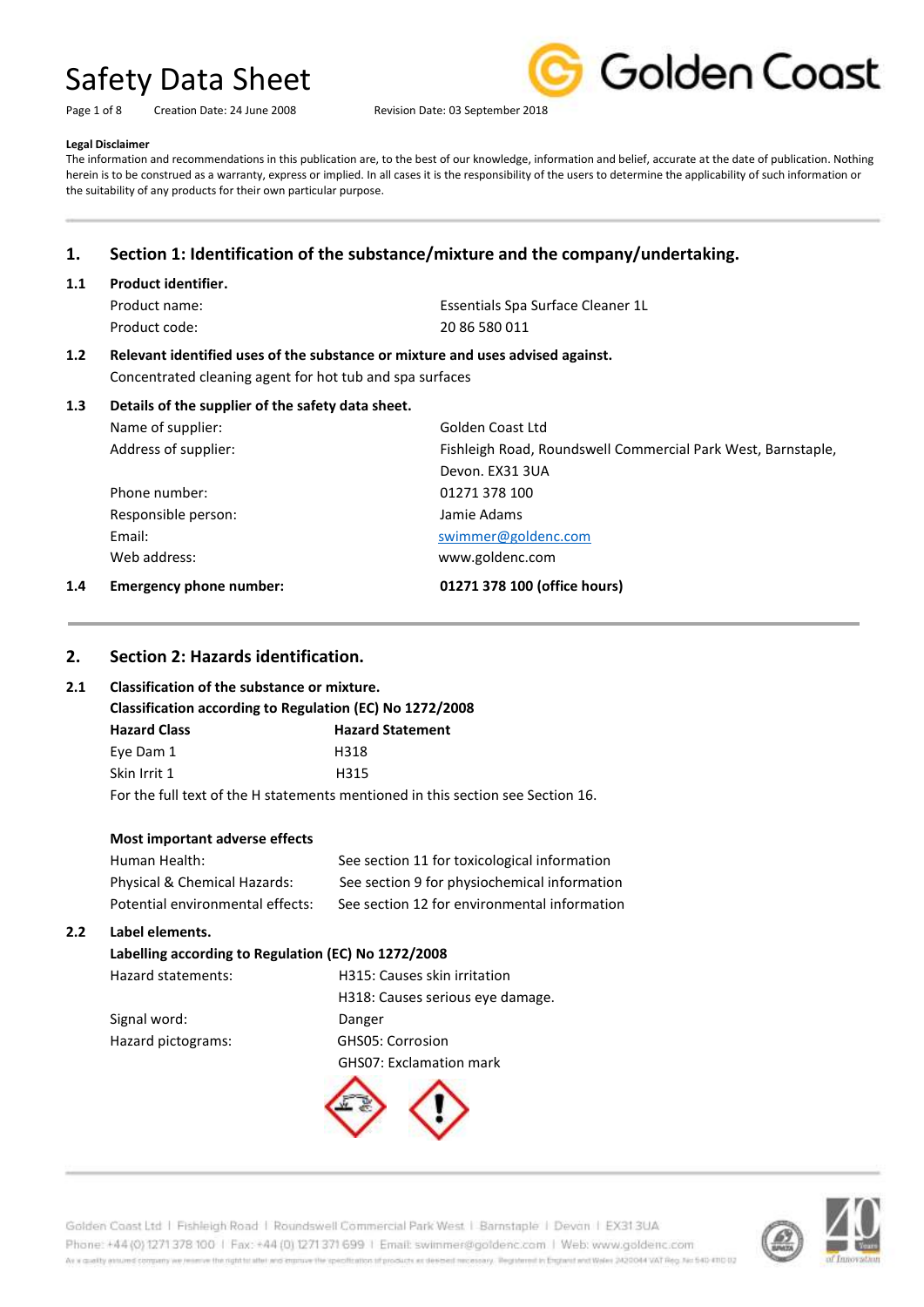Golden Coast

Page 2 of 8 Creation Date: 24 June 2008 Revision Date: 03 September 2018

#### **Legal Disclaimer**

The information and recommendations in this publication are, to the best of our knowledge, information and belief, accurate at the date of publication. Nothing herein is to be construed as a warranty, express or implied. In all cases it is the responsibility of the users to determine the applicability of such information or the suitability of any products for their own particular purpose.

|     | Precautionary statements: | P102: Keep out of reach of children                                                       |
|-----|---------------------------|-------------------------------------------------------------------------------------------|
|     |                           | P260: Do not breathe mist/vapours/spray.                                                  |
|     |                           | P280: Wear protective gloves/protective clothing/eye protection/face protection           |
|     |                           | P302+352: IF ON SKIN: Wash with plenty of water/shower                                    |
|     |                           | P305+351+338: IF IN EYES: Rinse cautiously with water for several minutes. Remove contact |
|     |                           | lenses, if present.                                                                       |
|     |                           | P314: Get medical attention if you feel unwell.                                           |
|     |                           | P337+313: If eye irritation persists: Get medical advice/attention                        |
|     |                           | P501: Dispose of contents/container to local/regional/national/international              |
|     |                           | regulations.                                                                              |
| 2.3 | Other hazards.            |                                                                                           |

Other Hazards: PBT: This product is not identified as a PBT/vPvB substance.

### **3. Section 3: Composition/information on ingredients.**

#### **3.1 Mixtures.**

Hazardous ingredients.

| ETHOXYLATED C9-C11 ALCOHOLS                                                      |            |         |                                      |         |
|----------------------------------------------------------------------------------|------------|---------|--------------------------------------|---------|
| <b>EINECS</b>                                                                    | CAS        | PBT/WEL | <b>CLP Classification</b>            | Percent |
| 500-446-0                                                                        | 68439-46-3 |         | Acute Tox.4: H302: Eye Dam.1: H318   | 1-10%   |
| TETRAPOTASSIUM PYROPHOSPHATE - REACH registered number(s): 01-2119489369-18-XXXX |            |         |                                      |         |
| 230-785-7                                                                        | 7320-34-5  |         | Eye Irrit.2: H319                    | 1-10%   |
| <b>DISODIUM METASILICATE</b>                                                     |            |         |                                      |         |
| 229-912-9                                                                        | 6834-92-0  |         | Skin Corr. 1B: H314; STOT SE 3: H335 | 1-10%   |
| B-ALANINE, N-(2-CAROXYETHYL)-, N-COCO ALKYL DERIVS., DISODIUM SALTS              |            |         |                                      |         |
| 290-476-8                                                                        | 90170-43-7 |         | Eye Irrit. 2: H319                   | 1-10%   |
| 1-METHOXY-2-PROPANOL                                                             |            |         |                                      |         |
| 203-539-1                                                                        | 107-98-2   |         | Flam.Liq. 3: H226; STOT SE 3: H336   | 1-10%   |

Contains: Mixture of listed substances with non-hazardous additions.

#### **4. Section 4: First aid measures.**

#### **4.1 Description of first aid measures.**

| Skin contact: | Remove all contaminated clothes and footwear immediately unless stuck to skin. Wash   |
|---------------|---------------------------------------------------------------------------------------|
|               | immediately with plenty of soap and water.                                            |
| Eye contact:  | Check for and remove any contact lenses. Open eyes wide apart. Rinse opened eye       |
|               | with plenty of water for at least 15 minutes. Get medical attention.                  |
| Ingestion:    | Wash out mouth with water. Do not induce vomiting. In conscious, give half a litre of |
|               | water to drink immediately. Transfer to hospital as soon as possible.                 |



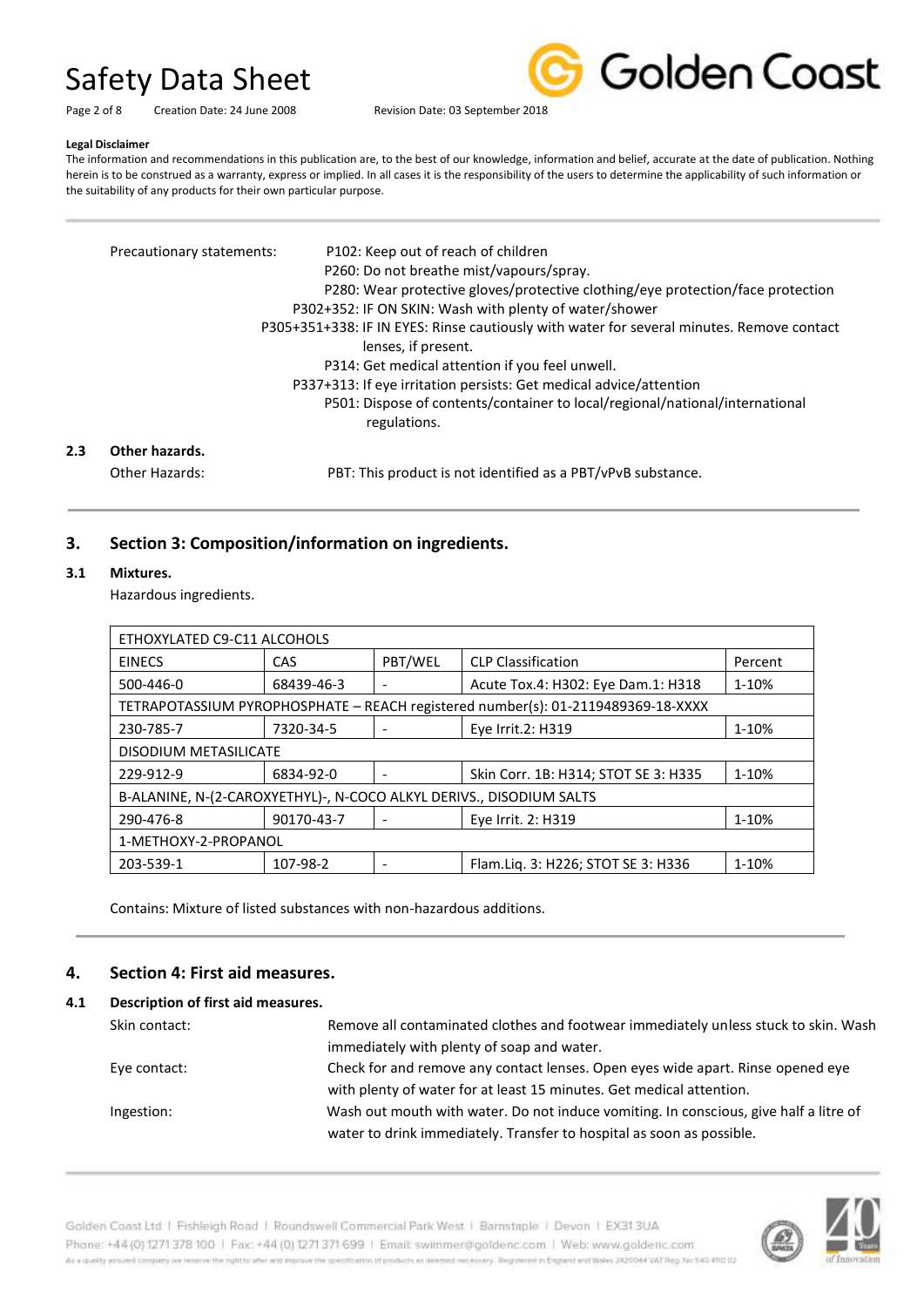| Creation Date: 24 June 2<br>Page 3 of 8 |
|-----------------------------------------|
|-----------------------------------------|



#### **Legal Disclaimer**

The information and recommendations in this publication are, to the best of our knowledge, information and belief, accurate at the date of publication. Nothing herein is to be construed as a warranty, express or implied. In all cases it is the responsibility of the users to determine the applicability of such information or the suitability of any products for their own particular purpose.

|     | Inhalation:                                                                 | Remove casualty from exposure ensuring one's own safety whilst doing so. Consult a<br>doctor. |  |
|-----|-----------------------------------------------------------------------------|-----------------------------------------------------------------------------------------------|--|
| 4.2 | Most important symptoms and effects, both acute and delayed.                |                                                                                               |  |
|     | Skin contact:                                                               | There may be irritation and redness at the site of contact.                                   |  |
|     | Eye contact:                                                                | There may be pain and redness. The eyes may water profusely. There may be severe              |  |
|     |                                                                             | pain. The vision may become blurred. May cause permanent damage.                              |  |
|     | Ingestion:                                                                  | There may be soreness and redness of the mouth and throat. Nausea and stomach pain            |  |
|     |                                                                             | may occur.                                                                                    |  |
|     | Inhalation:                                                                 | There may be irritation of the throat with a feeling of tightness in the chest.               |  |
| 4.3 | Indication of any immediate medical attention and special treatment needed. |                                                                                               |  |
|     | Treatment:                                                                  | Eye bathing equipment should be available on the premises.                                    |  |

#### **5. Section 5: Firefighting measures.**

### **5.1 Extinguishing media.**

Suitable extinguishing media: Suitable extinguishing media for the surrounding fire should be use. Use water spray to cool containers.

**5.2 Special hazards arising from the substance or mixture.** Specific hazards during fire: In combustion emits toxic fumes.

# **5.3 Advice for firefighters.**

Advice for firefighters: Wear self-contained breathing apparatus. Wear protective clothing to prevent contact with skin and eyes.

### **6. Section 6: Accidental release measures.**

#### **6.1 Personal precautions, protective equipment and emergency procedures.**

Personal Precautions: Mark out the contaminated area with signs and prevent access to unauthorised personnel. Do not attempt to take action without suitable protective clothing. Turn leaking containers leak side up to prevent the escape of liquid.

# **6.2 Environmental precautions.**

Environmental precautions: Do not discharge into drains or rivers. Contain the spillage using bunding.

#### **6.3 Methods and material for containment and cleaning up.**

Clean-up procedures: Absorb into dry earth or sand. Transfer to a closable, labelled salvage container for disposal by an appropriate method.

#### **6.4 Reference to other sections.**

Reference to other sections: Refer to section 8 of the MSDS.

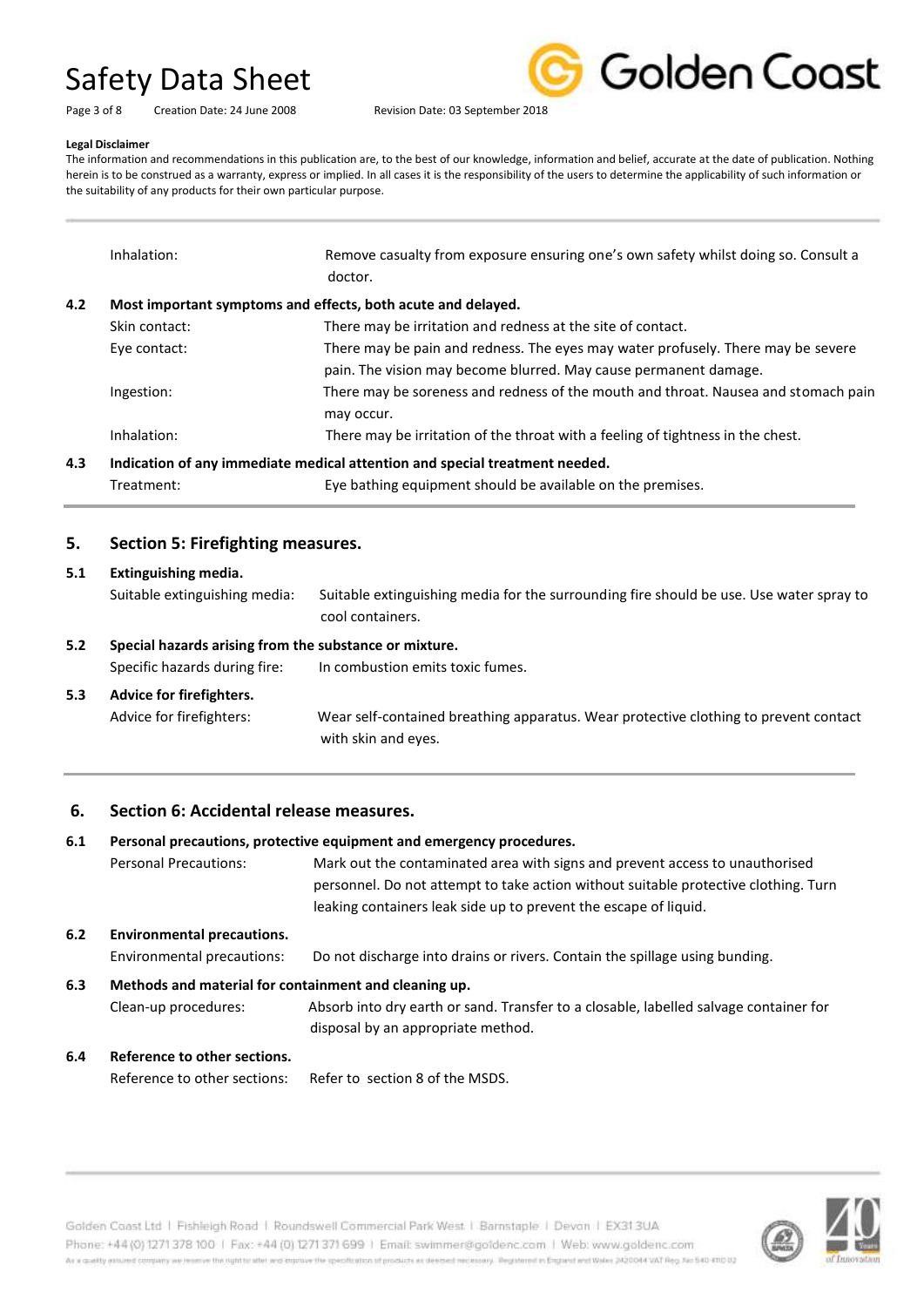Page 4 of 8 Creation Date: 24 June 2008 Revision Date: 03 September 2018



#### **Legal Disclaimer**

The information and recommendations in this publication are, to the best of our knowledge, information and belief, accurate at the date of publication. Nothing herein is to be construed as a warranty, express or implied. In all cases it is the responsibility of the users to determine the applicability of such information or the suitability of any products for their own particular purpose.

### **7. Section 7: Handling and storage.**

#### **7.1 Precautions for safe handling.**

Handling requirements: Avoid direct contact with the substance. Ensure sufficient ventilation of the area. Avoid formation or spread of mists in the air.

**7.2 Conditions for safe storage, including any incompatibilities.** Storage conditions: Store in a cool, well ventilated area. Keep container tightly closed. **7.3 Specific end use(s).** Specific end use(s): No data available.

### **8. Section 8: Exposure controls/personal protection.**

# **8.1 Control parameters.**

**Hazardous ingredients:**

#### **1-METHOXY-2-PROPANOL**

#### **Workplace exposure limits:** Respirable Dust

| workplace exposure illilits. |                       | <b>INCONTIGNIC DUSL</b> |            |             |  |
|------------------------------|-----------------------|-------------------------|------------|-------------|--|
| State                        | 8 hour TWA            | 15 min. STEL            | 8 hour TWA | 15 min STEL |  |
| UK                           | 375 mg/m <sup>3</sup> | 560 mg/m <sup>3</sup>   |            |             |  |

### **DNEL/PNEC Values**

DNEL/PNEC No data available.

#### **8.2 Exposure controls.**

| EXPOSULE COLLIUS.         |                                                                                            |
|---------------------------|--------------------------------------------------------------------------------------------|
| Engineering measures:     | Ensure there is sufficient ventilation of the area.                                        |
| Respiratory protection:   | Self-contained breathing apparatus must be available in case of emergency                  |
| Hand protection:          | Protective gloves. The selected protective gloves have to satisfy the specifications of EU |
|                           | Directive 89/686/EEC and standard EN 374.                                                  |
| Eye protection:           | Tightly fitting safety goggles. Ensure eye bath is to hand                                 |
| Skin and body protection: | Protective clothing.                                                                       |
|                           |                                                                                            |

# **9. Section 9: Physical and chemical properties.**

#### **9.1 Information on basic physical and chemical properties.**

| Form:             | Liguid               |
|-------------------|----------------------|
| Colour:           | Straw                |
| Odour:            | Characteristic odour |
| Relative density: | 1.053                |
|                   |                      |

#### **9.2 Other Information**

No data available

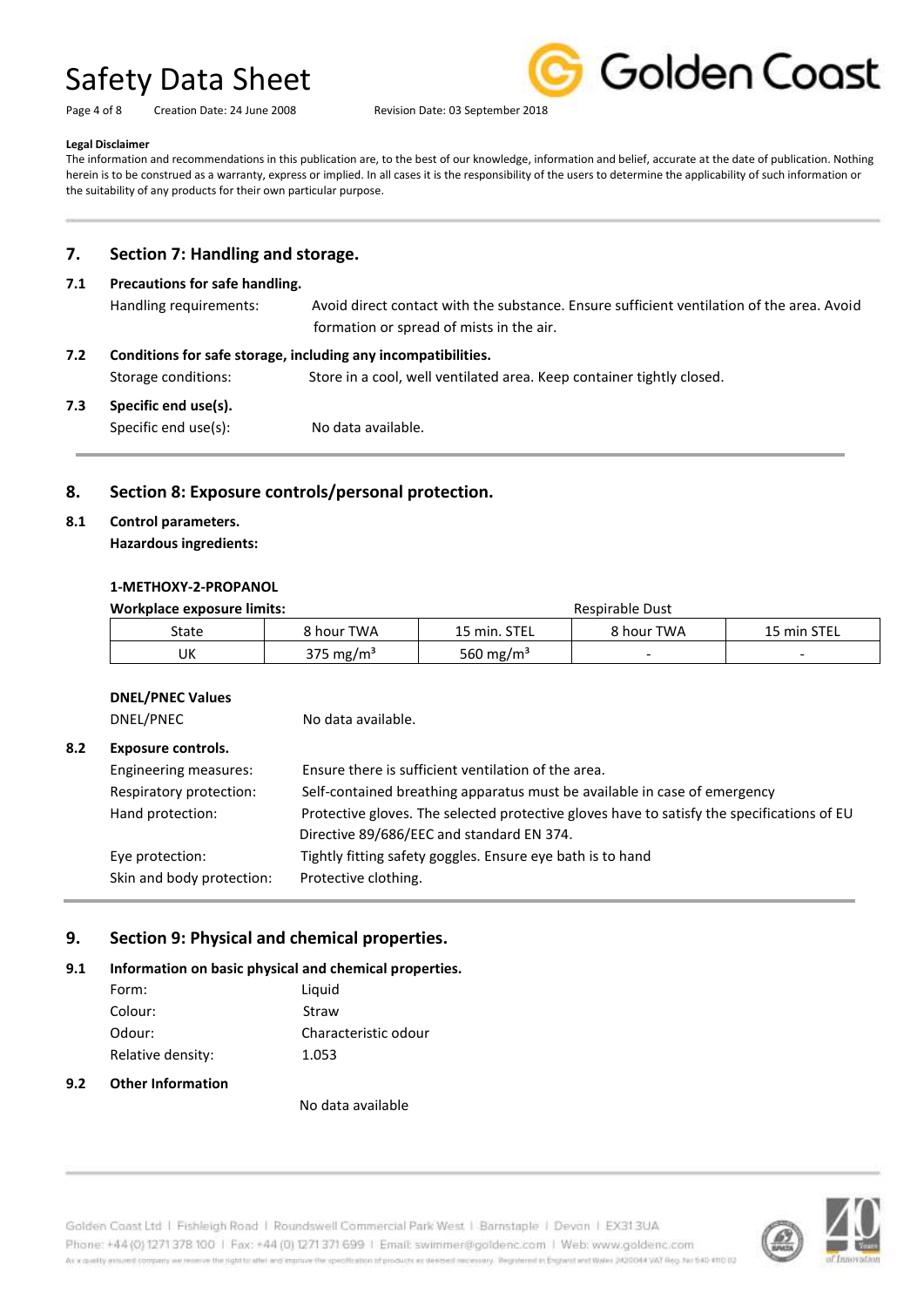Page 5 of 8 Creation Date: 24 June 2008 Revision Date: 03 September 2018



#### **Legal Disclaimer**

The information and recommendations in this publication are, to the best of our knowledge, information and belief, accurate at the date of publication. Nothing herein is to be construed as a warranty, express or implied. In all cases it is the responsibility of the users to determine the applicability of such information or the suitability of any products for their own particular purpose.

| 10.               | Section 10: Stability and reactivity.                       |                                                                                                                                                                  |  |  |
|-------------------|-------------------------------------------------------------|------------------------------------------------------------------------------------------------------------------------------------------------------------------|--|--|
| 10.1              | Reactivity.<br>Reactivity:                                  | Stable under recommended transport or storage conditions                                                                                                         |  |  |
| 10.2 <sub>1</sub> | <b>Chemical stability.</b><br>Chemical stability:           | Stable under normal conditions.                                                                                                                                  |  |  |
| 10.3              | Possibility of hazardous reactions.<br>Hazardous reactions: | Hazardous reactions will not occur under normal transport or storage conditions.<br>Decomposition may occur on exposure to conditions or materials listed below. |  |  |
| 10.4              | Conditions to avoid.<br>Conditions to avoid:                | Heat                                                                                                                                                             |  |  |
| 10.5              | Incompatible materials.<br>Materials to avoid:              | Strong acids. Strong bases. Strong oxidising agents.                                                                                                             |  |  |
| 10.6              | Hazardous decomposition products.<br>Haz.decomp.products:   | In combustions emits toxic fumes.                                                                                                                                |  |  |

### **11. Section 11: Toxicological information.**

#### **11.1 Information on toxicological effects.**

Not available.

| Hazardous ingredients:                                              |            |                |       |       |  |  |  |  |
|---------------------------------------------------------------------|------------|----------------|-------|-------|--|--|--|--|
| ETHOXYLATED C9-C11 ALCOHOLS                                         |            |                |       |       |  |  |  |  |
| DERMAL                                                              | RAT        | LD50           | >2000 | Mg/kg |  |  |  |  |
| <b>TETRAPOTASSIUM PYROPHOSPHATE</b>                                 |            |                |       |       |  |  |  |  |
| <b>DERMAL</b>                                                       | <b>RBT</b> | LD50           | >2000 | Mg/kg |  |  |  |  |
| ORAL                                                                | RAT        | LD50           | 2000  | Mg/kg |  |  |  |  |
| <b>VAPOURS</b>                                                      | <b>RAT</b> | <b>4H LC50</b> | 0.58  | Mg/l  |  |  |  |  |
| <b>DISODIUM METASILICATE</b>                                        |            |                |       |       |  |  |  |  |
| ORL                                                                 | <b>MUS</b> | LD50           | 770   | Mg/kg |  |  |  |  |
| ORL                                                                 | RAT        | LD50           | 1153  | Mg/kg |  |  |  |  |
| B-ALANINE, N-(2-CAROXYETHYL)-, N-COCO ALKYL DERIVS., DISODIUM SALTS |            |                |       |       |  |  |  |  |
| ORAL                                                                | <b>RAT</b> | LD50           | >5000 | Mg/kg |  |  |  |  |
| 1-METHOXY-2-PROPANOL                                                |            |                |       |       |  |  |  |  |
| <b>IVN</b>                                                          | <b>RAT</b> | LD50           | 4200  | Mg/kg |  |  |  |  |
| ORL                                                                 | <b>MUS</b> | LD50           | 11700 | Mg/kg |  |  |  |  |
| ORL                                                                 | <b>RAT</b> | LDLO           | 3739  | Mg/kg |  |  |  |  |

Golden Coast Ltd | Fishleigh Road | Roundswell Commercial Park West | Barnstaple | Devon | EX313UA Phone: +44 (0) 1271 378 100 | Fax: +44 (0) 1271 371 699 | Email: swimmer@goldenc.com | Web: www.goldenc.com As a quality ensured company we reserve the right to after and enprice the specification of products as deepent recessary. Registered in England and Wales (AQDO44 VAT Reg. Just 540-410 D2

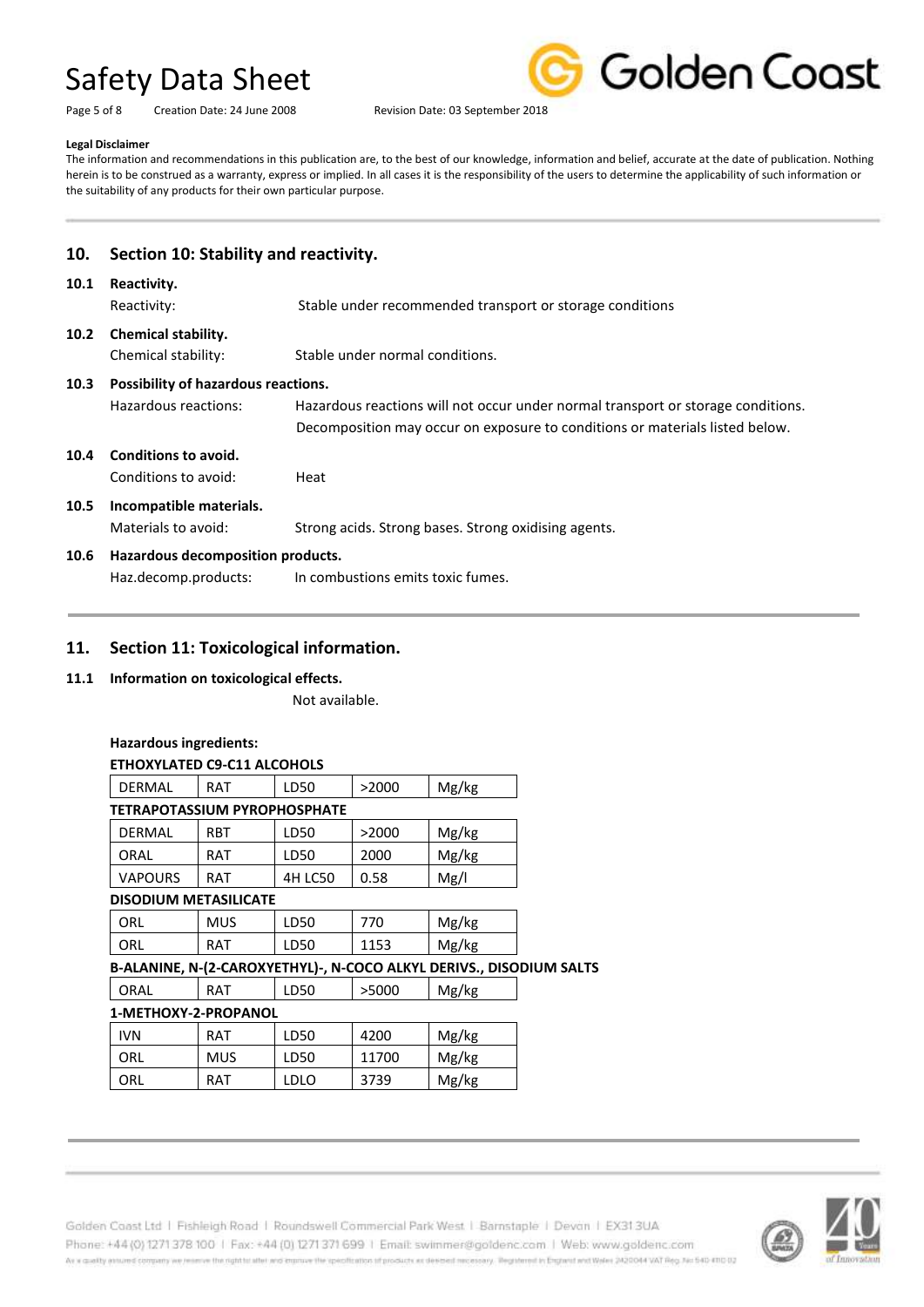

Page 6 of 8 Creation Date: 24 June 2008 Revision Date: 03 September 2018

#### **Legal Disclaimer**

The information and recommendations in this publication are, to the best of our knowledge, information and belief, accurate at the date of publication. Nothing herein is to be construed as a warranty, express or implied. In all cases it is the responsibility of the users to determine the applicability of such information or the suitability of any products for their own particular purpose.

| Relevant hazards for substance |            |                       |  |  |  |
|--------------------------------|------------|-----------------------|--|--|--|
| Hazard                         | Route      | Basis                 |  |  |  |
| Skin corrosion/irritation      | <b>DRM</b> | Hazardous: calculated |  |  |  |
| Serious eye damage/irritation  | OPT        | Hazardous: calculated |  |  |  |

#### **Symptoms/routes of exposure**

| Skin contact: | There may be irritation and redness at the site of contact.                            |
|---------------|----------------------------------------------------------------------------------------|
| Eye contact:  | There may be pain and redness. The eyes may water profusely. There may be severe pain. |
|               | The vision may become blurred. May cause permanent damage.                             |
| Ingestion:    | There may be soreness and redness of the mouth and throat. Nausea and stomach pain may |
|               | occur.                                                                                 |
| Inhalation:   | There may be irritation of the throat with a feeling of tightness in the chest.        |

# **12. Section 12: Ecological information.**

#### **12.1 Toxicity.**

Hazardous ingredients:

ETHOXYLATED C9-C11 ALCOHOLS

| Daphnia magna                                                       | <b>48H EC50</b> | >5.3 | Mg/l |  |  |  |
|---------------------------------------------------------------------|-----------------|------|------|--|--|--|
| <b>DISODIUM METASILICATE</b>                                        |                 |      |      |  |  |  |
| Daphnia magna                                                       | <b>48H EC50</b> | 1700 | Mg/l |  |  |  |
| ZEBRAFISH (Brachydanio rerio)                                       | 96H LC50        | 210  | Mg/l |  |  |  |
| B-ALANINE, N-(2-CAROXYETHYL)-, N COCO ALKYL DERIVS., DISODIUM SALTS |                 |      |      |  |  |  |
| Daphnia magna                                                       | <b>48H EC50</b> | 97.5 | Mg/l |  |  |  |
|                                                                     |                 |      |      |  |  |  |

#### **12.2 Persistence and degradability.**

Persistence and degradability: No data available.

#### **12.3 Bioaccumulation potential.**

Bioaccumulative potential: No data available.

**12.4 Mobility in soil.**

Mobility: Readily absorbed into soil.

**12.5 Results of PBT and vPvB assessment.** PBT identification: This product is not identified as a PBT/vPvB substance.

#### **12.6 Other adverse effects.**

Other adverse effects: No data available.

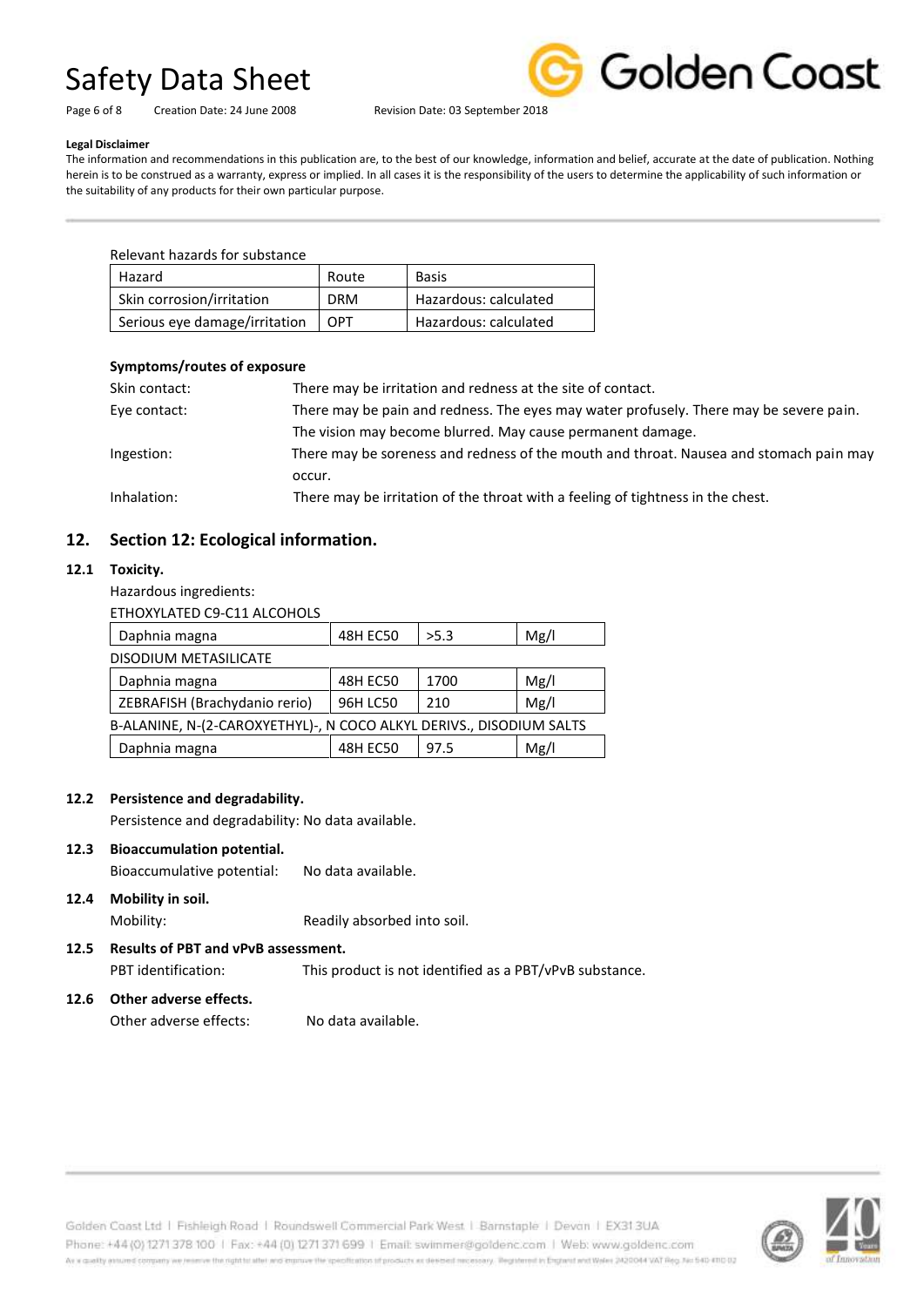Page 7 of 8 Creation Date: 24 June 2008 Revision Date: 03 September 2018



#### **Legal Disclaimer**

The information and recommendations in this publication are, to the best of our knowledge, information and belief, accurate at the date of publication. Nothing herein is to be construed as a warranty, express or implied. In all cases it is the responsibility of the users to determine the applicability of such information or the suitability of any products for their own particular purpose.

### **13. Section 13: Disposal considerations.**

#### **13.1 Waste treatment methods.**

Disposal operations: Transfer to a suitable container and arrange for collection by specialised disposal company.

*NB: The user's attention is drawn to the possible existence of regional or national regulations regarding disposal.* 

#### **14. Section 14: Transport information.**

**Transport class:** This product does not require a classification for transport.

#### **15. Section 15: Regulatory information.**

**15.1 Safety, health and environmental regulations/legislation specific for the substance or mixture.** Specific regulations: Not applicable.

#### **15.2 Chemical safety assessment.**

A chemical safety assessment has not been carried out for the substance or the mixture.

#### **16. Section 16: Other information.**

Full text of phrases referred to under sections 2 and 3 H226: Flammable liquid and vapour H302: Harmful if swallowed H314: Causes severe skin burns and eye damage H315: Causes skin irritation H318: Causes serious eye damage H319: Causes serious eye irritation

H335: May cause respiratory irritation

H336: May cause drowsiness or dizziness.

#### **Further information**

Restricted to professional users. Attention- Avoid exposure – obtain special instructions before use.

This information is believed to be accurate and represents the best information currently available to us. However, we make no warranty or merchantabilty, or fitness for any particular use, or any other warranty, express or implied, with respect to this information, and we assume no liability resulting from the use of this information. Users should make their own investigations to determine the suitability of the information for their own particular needs and uses.